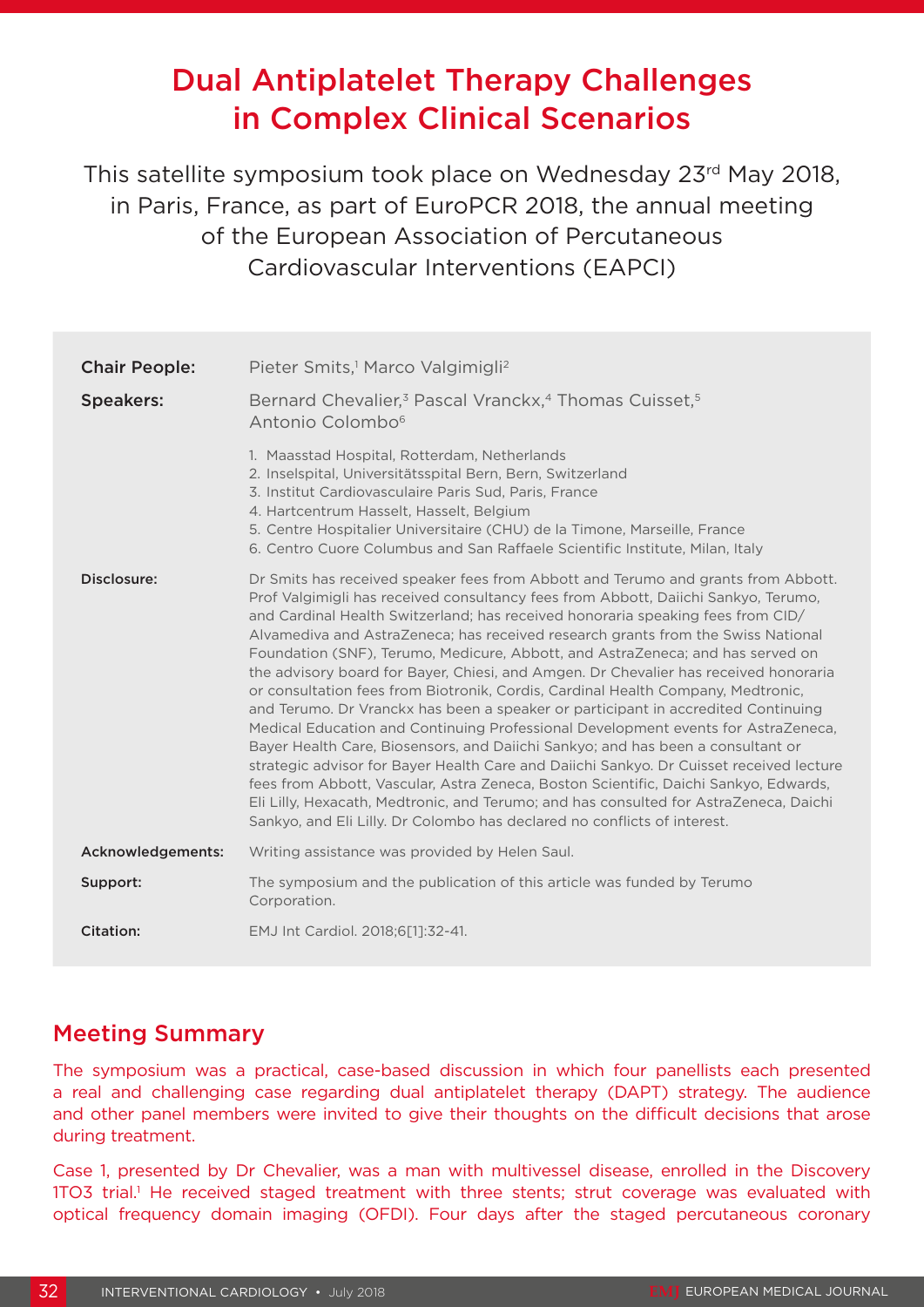intervention (PCI), the patient suffered a Bleeding Academic Research Consortium (BARC) Type 3a gastric bleeding event and the gastroenterologist requested that the DAPT be stopped.

Dr Vranckx presented Case 2, in which a man, aged 84 years, presented 5 hours after myocardial infarction. He had a bifurcation lesion and was treated with a two-stent technique. Bleeding and ischaemic risk scores varied according to the risk scoring system used, but overall this patient had a high bleeding risk (HBR) and reasonable ischaemic risk. Treatment had to balance the two risks.

Case 3, presented by Dr Cuisset, was a 62-year-old male with chronic coronary artery disease (CAD), alcohol abuse, and Type 2 diabetes mellitus with poor adherence to metformin. The patient had good haemoglobin levels and renal function, and moderate liver abnormalities. He had thrombocytopenia and stable angina with prior documentation of ischaemia under stress. There was no significant lesion on the left anterior descending artery (LAD) or left coronary artery, but a 60–70% stenosis of the mid-right coronary artery (RCA). He was likely to be nonadherent to antiplatelet therapy.

Dr Colombo presented the fourth case, in which a 73-year-old male had a large thoracoabdominal aortic aneurysm and had been referred from vascular surgeons. He had standard risk factors for CAD, reasonable ejection fraction (EF), and no significant valvular disease. Preoperative coronary angiography showed a noncritical stenotic lesion on RCA, a 90% stenotic lesion mid-left circumflex artery (LCX), and total occlusion of LAD. PCI ahead of vascular surgery could involve one, two, or three vessels.

### Case 1: Many Stents, An Emergency, and Now What?

Doctor Bernard Chevalier

### **Case Description**

Case 1 was a male with risk factors for dyslipidaemia and hypertension for which he was taking fluvastatin and ramipril, respectively. He had no significant comorbidity. His angina was symptomatic and was Canadian Cardiovascular Society (CCS) Grade III but had been stable for 3 months. Thallium scintigraphy had shown anterior and septal ischaemia and an EF of 58% at rest that reduced to 50% at stress. Diagnostic angiography showed intermediate lesions on the distal left main, proximal, and very distal lesions but nothing notable on the LCX. Of the two regions on the right, one was mid segment and one just before the crux. Fractional flow reserve (FFR) from left main to LCX was 0.85 and it was therefore unnecessary to consider the left main for revascularisation. The SYNTAX score without taking account of the left main lesion was 15. SYNTAX II scores were 29 for PCI and 30.5 for coronary artery bypass graft.

The patient was enrolled in the DISCOVERY 1TO3 trial<sup>1</sup> of PCI and received a loading dose of clopidogrel or aspirin. The post-PCI regimen

included clopidogrel for 6 months, aspirin, ramipril, and rosuvastatin. DISCOVERY 1TO3 included 60 patients with multivessel disease. They received staged treatment with the Ultimaster® drug-eluting stent (DES) (Terumo Corporation, Tokyo, Japan). Strut coverage was evaluated with OFDI at baseline when the first stent was implanted, at 1 month at staged stenting, and at 3 months. This gave 1 and 3-month data on the first stent and 2-month data on the staged stent.<sup>1</sup>

The patient in this case had PCI of the LAD at baseline with Ultimaster 3.0x24 mm with high pressure post dilatation because of calcification. A month later the two lesions on the right were addressed with Ultimaster® 3.0x18 mm and 3.5x15 mm, both pre and post-dilatation. Four days after the staged PCI, 36 days after the LAD PCI, the patient had significant haematemesis with a 4.5 g/dL drop in haemoglobin, defined as a BARC 3a bleeding event. He was haemodynamically stable, transfused with two packs of blood, and received intravenous proton pump inhibitor (PPI). Emergent gastroscopy revealed a gastric ulcer with arterial bleeding, which was treated with electrocoagulation. Two days later, a control gastroscopy showed persistent mild bleeding and the gastroenterologist requested DAPT cessation.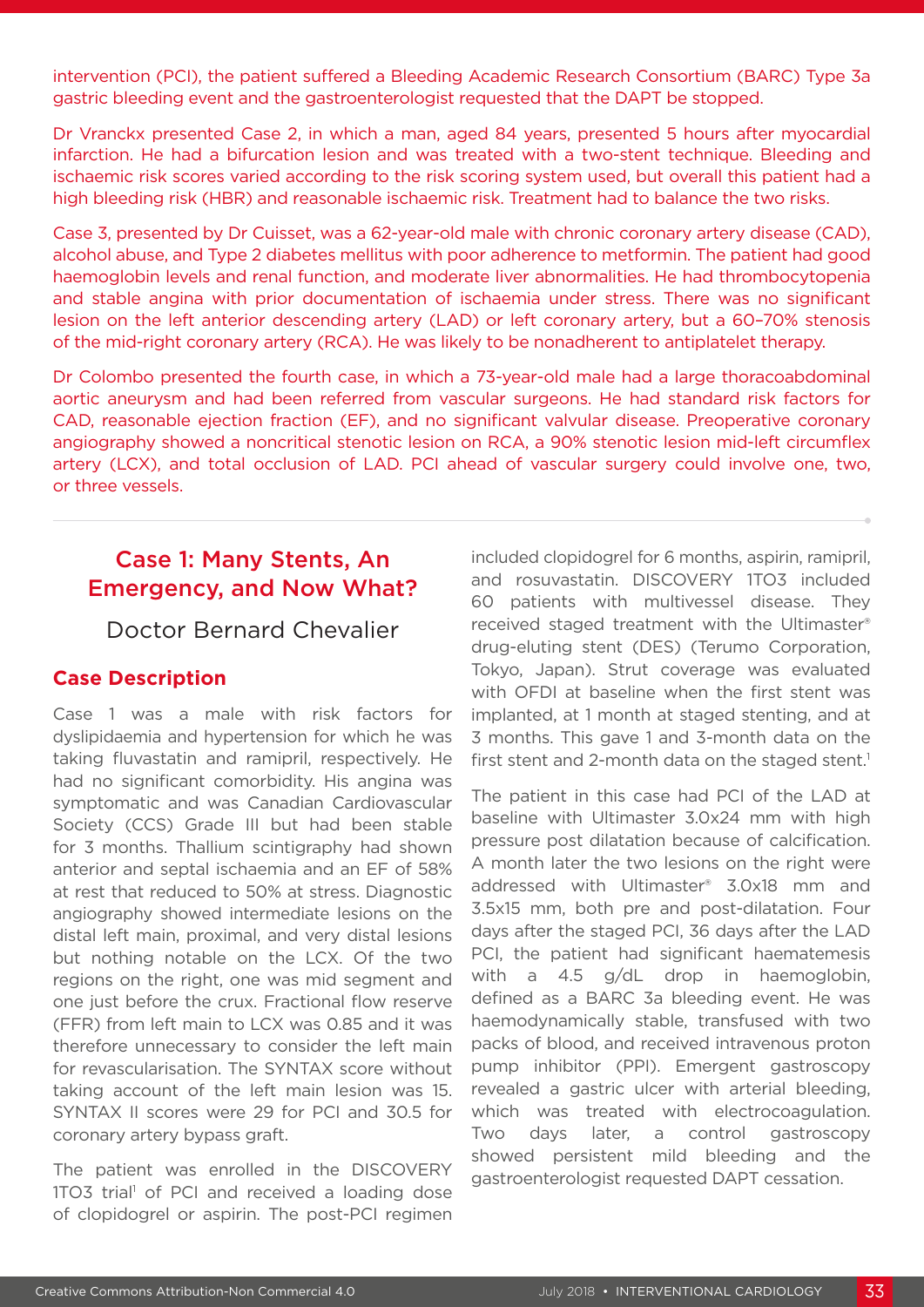

Figure 1: Optical frequency domain imaging was used to assess the percentage of covered struts 1, 2, and 3 months after implantation.

*Adapted from Chevalier et al.1*

### Discussion Point 1: Dual Antiplatelet Therapy Strategy Following a Gastrointestinal Bleed

The team's options were to stop one antiplatelet agent, either aspirin or clopidogrel, or both; the decision could be based on platelet testing or the OFDI. Alternatively, the gastroenterologist's request could be refused and DAPT continued.

The question was posed to the audience, and just under half said they would stop aspirin. Nobody would stop clopidogrel or both drugs. On the panel, Dr Cuisset said he would stop aspirin, noting that the gastric ulcer had been treated and the bleeding was mild and did not justify stopping DAPT altogether 4 days after PCI. Dr Vranckx commented that he would continue both aspirin and clopidogrel, along with the PPI, and keep the patient under high surveillance. Dr Chevalier said OFDI performed 1 month after the LAD PCI had shown relatively good strut coverage of 83.1%. The first baseline OFDI on the RCA had shown a proximal malposition in the distal lesion and a distal malposition in the proximal stent. A 4 mm balloon was inserted, and a second evaluation showed it had corrected the malapposition.

The medical team decided to stop the aspirin and start high-dose PPI with gastroscopic control and biopsy at 4 weeks. Clopidogrel alone was

maintained for 3 months, as outlined in the study design. Evaluation at 3 months showed good coverage in both LAD and RCA. This is in line with overall results from the DISCOVERY 1TO3 trial (Figure 1), which has shown good strut coverage rates: 85.8±11.7% at 1 month, 89.0±9.9% at 2 months, and 95.7±4.4% at 3 months (p<0.001).1

#### Discussion Point 2: The Long-Term Prescription

The options were ramipril and rosuvastatin, clopidogrel, and/or PPI.

Dr Chevalier said he routinely checks sensitivity to clopidogrel with the platelet function analyser (PFA-100) system when aspirin is stopped. However, Dr Smits noted that the test is not widely available. Dr Colombo agreed, adding that testing is mainly used in special circumstances; he said he would continue clopidogrel in HBR patients because bleeding is prothrombotic and a second bleeding episode could cause thrombosis. Dr Valgimigli noted, however, that current guidelines give only a Class 2B–C recommendation for using the test in cases like the one under discussion, and a Class 3 recommendation for routine platelet function testing; he would continue with clopidogrel monotherapy. Dr Cuisset said response to clopidogrel has a clear impact on clinical outcome in the early post-PCI period, but for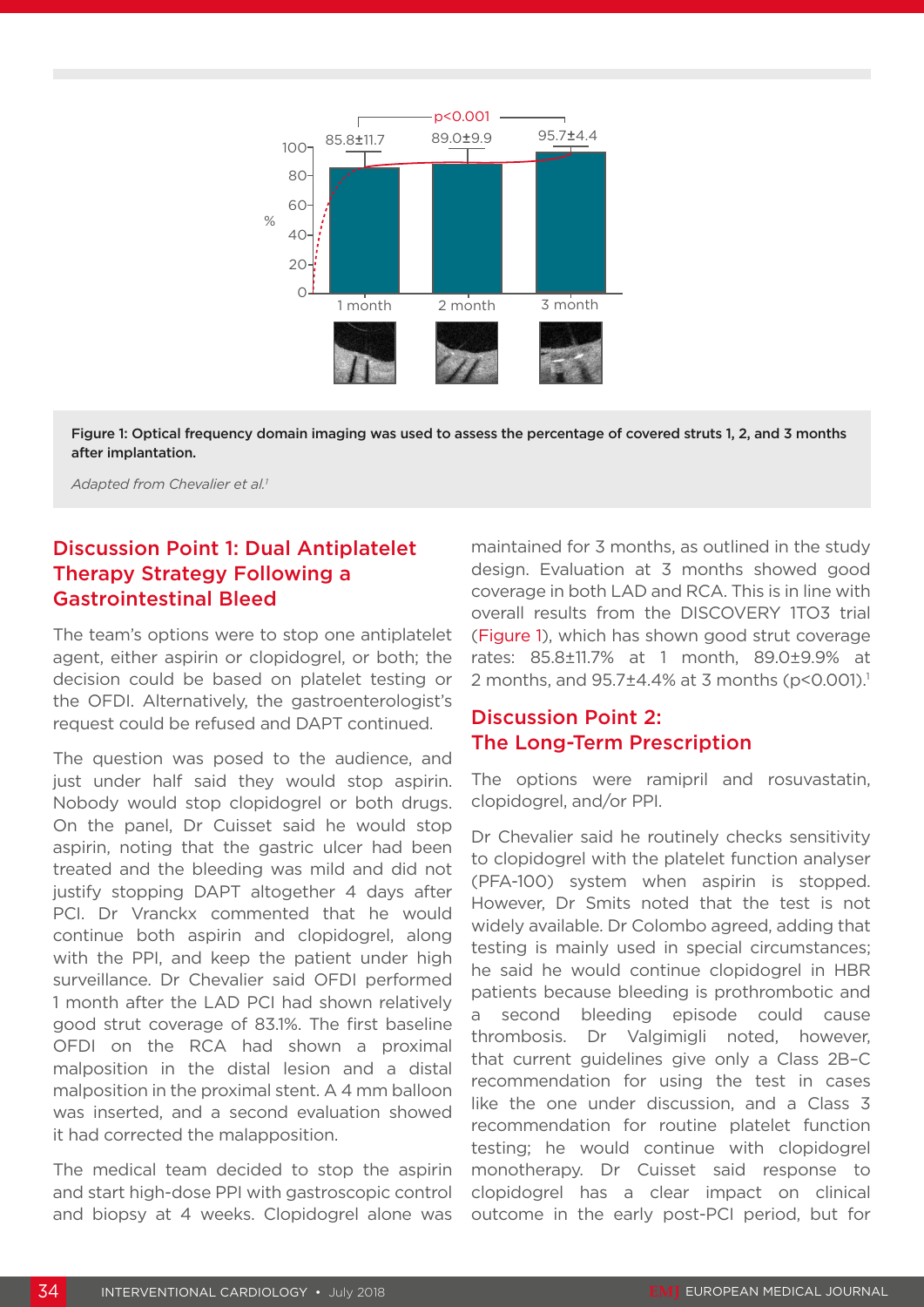stable patients the impact of the test on clinical outcome is weaker, suggesting it may not be useful in secondary prevention. Dr Chevalier clarified that PPI was added at the time of the bleeding event rather than at DAPT initiation, as the case study was before the introduction of new quidelines.<sup>2</sup>

#### **Conclusions and Take-Home Message**

Dr Smits concluded that the OFDI showed that most the of strut coverage took place in the first month after implantation of the Ultimaster stent in the DISCOVERY 1TO3 study.<sup>1</sup> Dr Chevalier noted that OFDI may help correct a hidden malapposition and that, even in non-HBR patients, the choice of a DES with quick strut coverage may help deal with a difficult situation. He also reminded the audience not to forget PPI as a preventive action.

# Case 2: Bleeding or Clotting, Calculate the Risk

### Doctor Pascal Vranckx

### Case Description

Case 2 was an 84-year-old male who presented at the emergency department around 5 hours after MI, according to the ECG. He had a history of hypertension treated with an angiotensinconverting enzyme inhibitor in combination with a calcium antagonist, hypercholesterolaemia treated with a statin, and non-insulin-dependent diabetes mellitus treated with metformin. He was a former smoker and had chronic renal failure with a reduced estimated glomerular filtration rate of 42 mL/kg/1.73m<sup>2</sup>. He had a haemoglobin level of 10.8 g/dL and white blood cell count of 7.2x109/L.

The patient had a bifurcation lesion (MEDINA 1.1.1) and was treated with a two-stent PCI.<sup>3</sup> Bleeding risk was weighed against thrombotic risk. In terms of the bleeding risk, risk factors included pre-existing anaemia, previous bleeding, age, and renal function. For the thrombotic risk, risk factors included age, renal function, and clinical presentation, ST-elevation MI (STEMI) versus non-STEMI, blood pressure, and heart rate.

There are different bleeding and thrombosis risk evaluation scores. In clinical practice, bleeding scores were used more often to evaluate bleeding risk, while thrombotic risk was rarely used. Only five members of the audience reported using a thrombotic risk score in routine clinical practice, more reported using a bleeding risk score, and only one member of the audience reported using both risk scores.

Dr Vranckx noted that bleeding translates into mortality, as demonstrated in a post-hoc analysis in the Tracer trial, $4$  which mapped the cumulative mortality over the months since the bleeding for different BARC and Global Utilization of Streptokinase and Tpa for Occluded Arteries (GUSTO) bleeding criteria. All criteria translate into mortality risk, but the score determines the level of risk: mortality risk associated with GUSTO severe is 30% at 2 years, compared with <10% for a BARC2 bleed (Figure 2).

A major difference between the PRECISE-DAPT (Predicting bleeding complications in patients undergoing stent implantation and subsequent DAPT) score and the DAPT score, recommended by the European Society of Cardiology (ESC) guidelines,2 is that PRECISE-DAPT allows calculation of risk at the time of index procedure, whereas the DAPT score is used after 12 months of uneventful treatment to calculate the risks of continuing with DAPT. The patient in this case study had high PRECISE-DAPT score.<sup>5</sup>

### Discussion Point: Dual Antiplatelet Therapy Strategy Following Myocardial Infarction

The options were to treat for <6 months, 6 months, or 12 months, with a regimen including clopidogrel or ticagrelor.

Nobody in the audience said they would consider DAPT for 12 months with clopidogrel or with the more potent ticagrelor. The majority voted for DAPT for 6 months with either clopidogrel or ticagrelor. Two audience members would consider DAPT for <6 months. Dr Vranckx mentioned that this is the question being addressed by the MASTER DAPT trial.<sup>6</sup> Patients in MASTER DAPT received DAPT for 1 month and were then randomised to receive either single antiplatelet therapy (SAPT) for 11 months or DAPT for ≥5 months.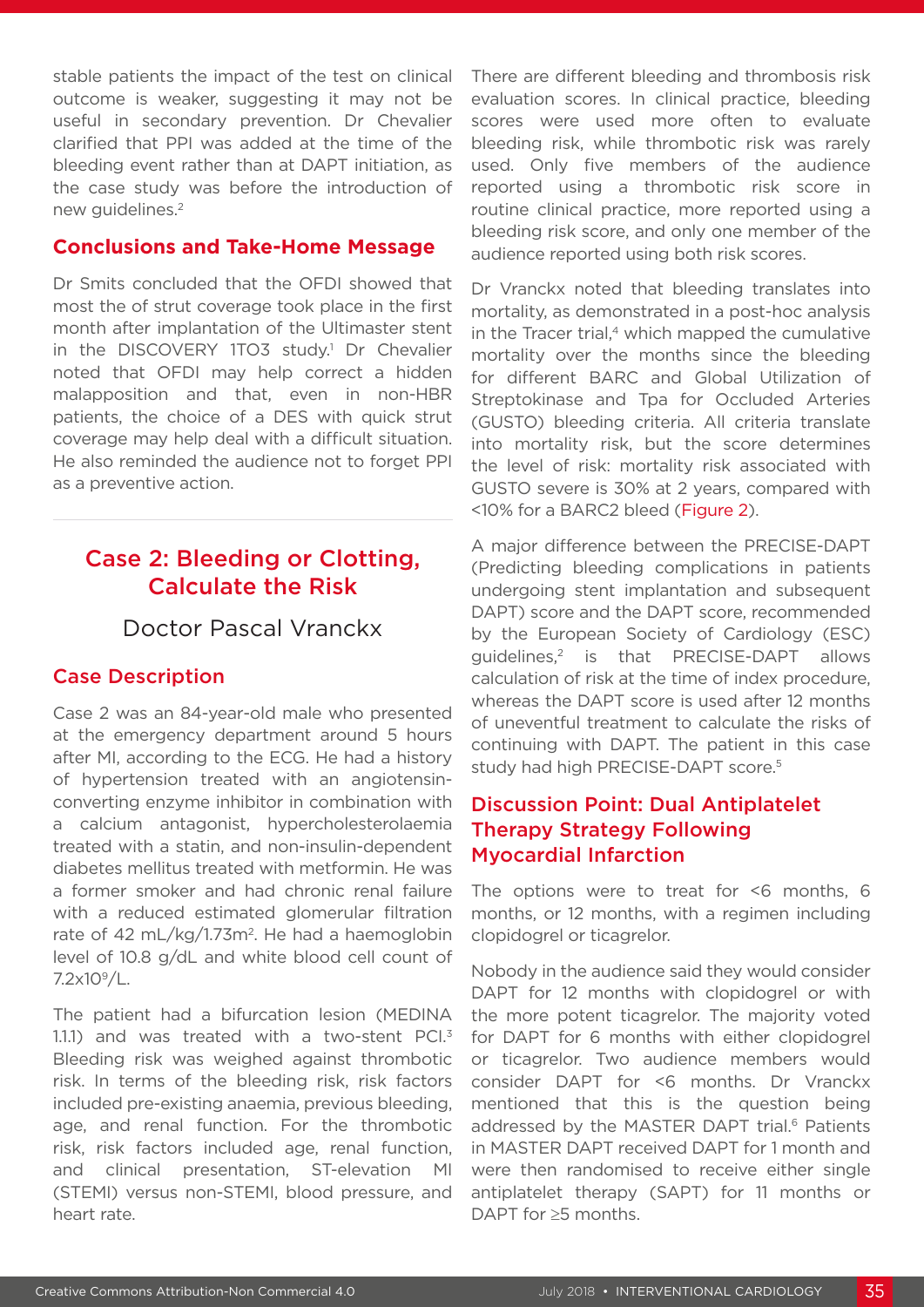

#### Figure 2: Mortality risk rises as the score on the BARC criteria increases.

BARC: Bleeding Academic Research Consortium; GUSTO: Global Utilization of Streptokinase and Tpa for Occluded Arteries; TIMI: thrombolysis in myocardial infarction. *Adapted from Vranckx et al.4*

On the panel, Dr Cuisset said he would aim for optimal treatment for the early period because up to 80% of stent thrombosis cases occur within the first month of PCI. He would give aspirin and ticagrelor the first month and switch to the relatively weak  $P2Y_{12}$  inhibitor clopidogrel, with aspirin, for up to 6 months.

Dr Valgimigli said that he would not de-escalate the potency of the P2 $Y_{12}$  inhibitor but, rather, reduce the duration of DAPT. He would give aspirin and ticagrelor or aspirin and prasugrel for 1–3 months, followed by  $P2Y_{12}$  inhibitor monotherapy. Since initial presentation was a STEMI, if the patient was stable, he would give clopidogrel rather than ticagrelor or prasugrel.

Dr Colombo commented that he would have given clopidogrel for at least 6 months because he would be more concerned about the bleeding risk and, without HBR, he might have continued it for 12 months. Using two stents in a bifurcation lesion is a good reason to use

DAPT, and ticagrelor is a reasonable alternative to clopidogrel, he said. Because the stenting results are good, and current-generation stents have thin struts, the risk of thrombosis is <1% and clopidogrel should be sufficient; therefore, why subject the patient to the risk of bleeding? Dr Chevalier said this case is a good example of drug–device interaction. He would use clopidogrel if provisional stenting was successful; otherwise, two stents plus ticagrelor.

The team's choice was driven by the balance between bleeding and ischaemic risk and the patient was randomised for treatment in the MASTER DAPT study.<sup>6</sup> This is a randomised trial to compare, within current guidelines and instructions for use, an abbreviated versus a prolonged DAPT duration after bioresorbable polymer coated Ultimaster sirolimus-eluting stent implantation in patients presenting HBR features. The team decided that, if the patient was in the standard DAPT arm, they would be treated for 6 months with ticagrelor preferred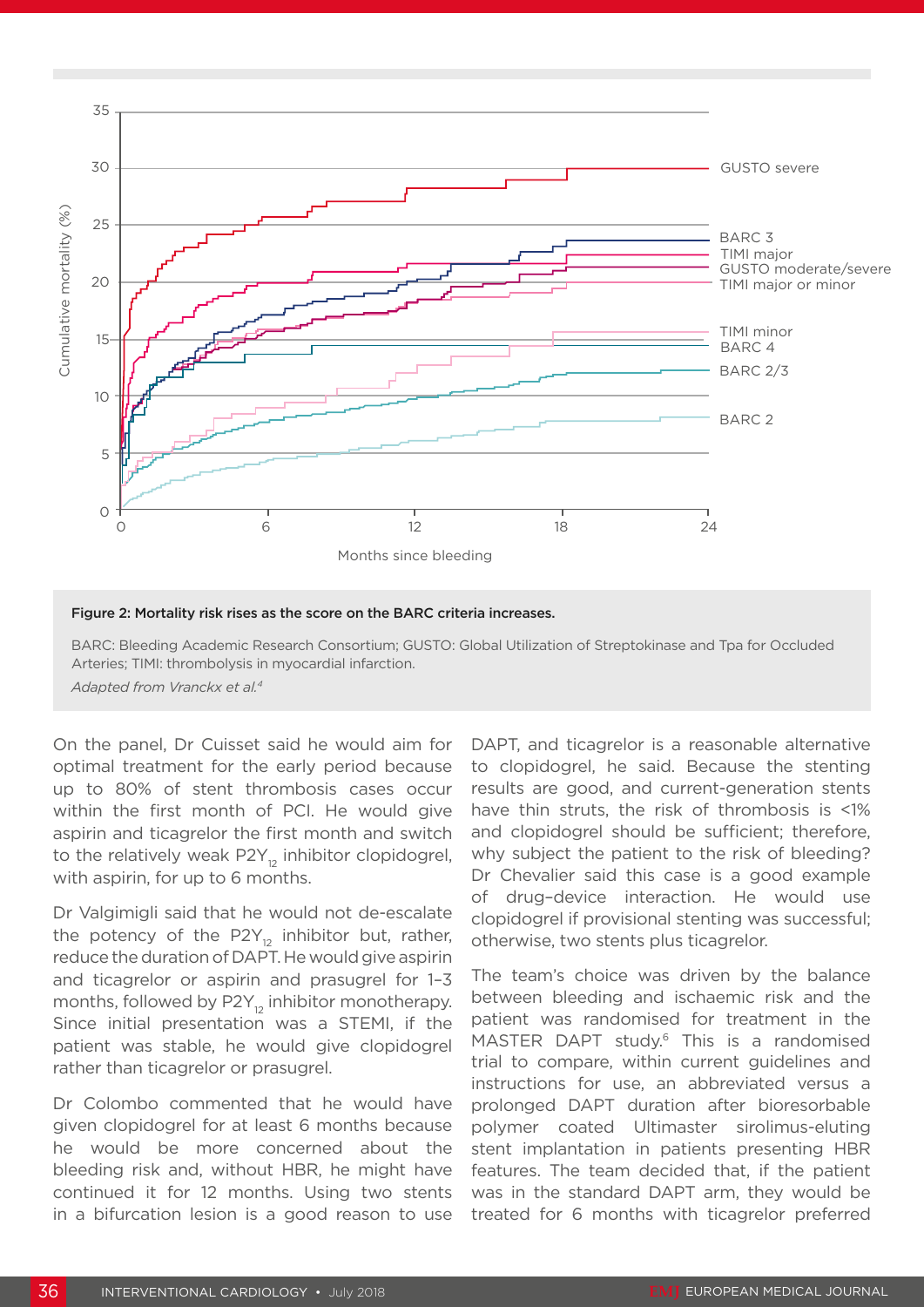to clopidogrel because of the ischaemic risk. At 365 days post-randomisation, the patient had no bleeding or thrombotic problems.

#### Conclusions and Take-Home Message

Dr Vranckx concluded that DAPT reduces stent thrombosis and ischaemic events after PCI but increases the risk of bleeding. Since the risk factors for ischaemia and bleeding largely overlap (±20%), the duration of DAPT poststenting should be driven by the balance between the two. The PRECISE-DAPT score, a standardised five-item risk score calculated at the time of the index PCI can provide a standardised tool for predicting out-of-hospital bleeding during DAPT.

### Case 3: Should We Go Beyond Necessary?

### Doctor Thomas Cuisset

#### Case description

Case 3 was a 62-year-old male with new-onset angina, CCS Grade II–III. The patient had a history of Type 2 diabetes mellitus, active smoking, and chronic alcohol abuse. He was taking metformin for the diabetes, but no antiplatelet therapy. According to the family, his adherence to metformin was irregular. Echocardiography showed good left ventricular EF (LVEF) function (65%) with no significant valvular disease; however, stress testing showed abnormalities in the inferior wall with significant ST changes >1 mm. Laboratory results showed good haemoglobin levels (12.7 g/dL), but platelet count was 120x10<sup>9</sup>/L. There was good renal function, moderate liver abnormalities, and no coagulation disorder. The cathlab found no significant lesion on either LAD or left coronary artery. There was also 60–70% stenosis of the RCA.

#### Discussion Point 1: Options for Revascularisation

The options were to offer optimal medical treatment rather than PCI; to first confirm the stress echo with invasive or non-invasive functional assessment instantaneous wave-free ratio and FFR; or to offer PCI of the RCA.

Just over half of the audience would carry out PCI, but a substantial minority would opt for optimal medical treatment; the risk of bleeding and of nonadherence to DAPT in this patient would support that approach. However, Dr Cuisset's team decided, because of the symptoms and documented ischaemia, to proceed with PCI of the RCA. HBR patients can be treated with new-generation DES, which allows for short or very short DAPT duration. He said FFR should not be over-used and was not necessary in a patient with single vessel disease and symptoms.

#### Discussion Point 2: Ad-hoc Versus Staged PCI and Antiplatelet Strategy

Having decided to offer PCI of the RCA, the options were:

- 1. Ad-hoc PCI with a loading dose of clopidogrel (600 mg) just after PCI. Discharge DAPT with aspirin plus clopidogrel.
- 2. Ad-hoc PCI with a loading dose of ticagrelor (180 mg) post PCI. Discharge DAPT with aspirin plus ticagrelor.
- 3. Staged PCI and take time to discuss with the patient and family. A loading dose of clopidogrel (600 mg) the day before PCI, and discharge DAPT with aspirin plus clopidogrel.
- 4. Staged PCI with more potent  $P2Y_{12}$  inhibitor (e.g., ticagrelor 180 mg loading dose) the day before PCI, and discharge DAPT with aspirin plus ticagrelor.

There was no clear preference among the audience, but Option 1 attracted the most votes. Panellist Dr Vranckx chose Option 4 because the patient is an alcoholic with liver disease. Since clopidogrel is metabolised by the liver, he would choose a  $P2Y_{12}$  inhibitor that bypasses it. Dr Valgimigli said this strategy is innovative, but, because the patient is relatively HBR with liver cirrhosis and thrombocytopenia above the cut-off point for bleeding, he would avoid ticagrelor or prasugrel and would give aspirin and clopidogrel instead. Dr Smits commented that since the lesion looked stable, he would also go for clopidogrel.

Option 1 was chosen, and the procedure was carried out ad-hoc without invasive functional imaging. The Ultimaster DES 2.75x15 mm was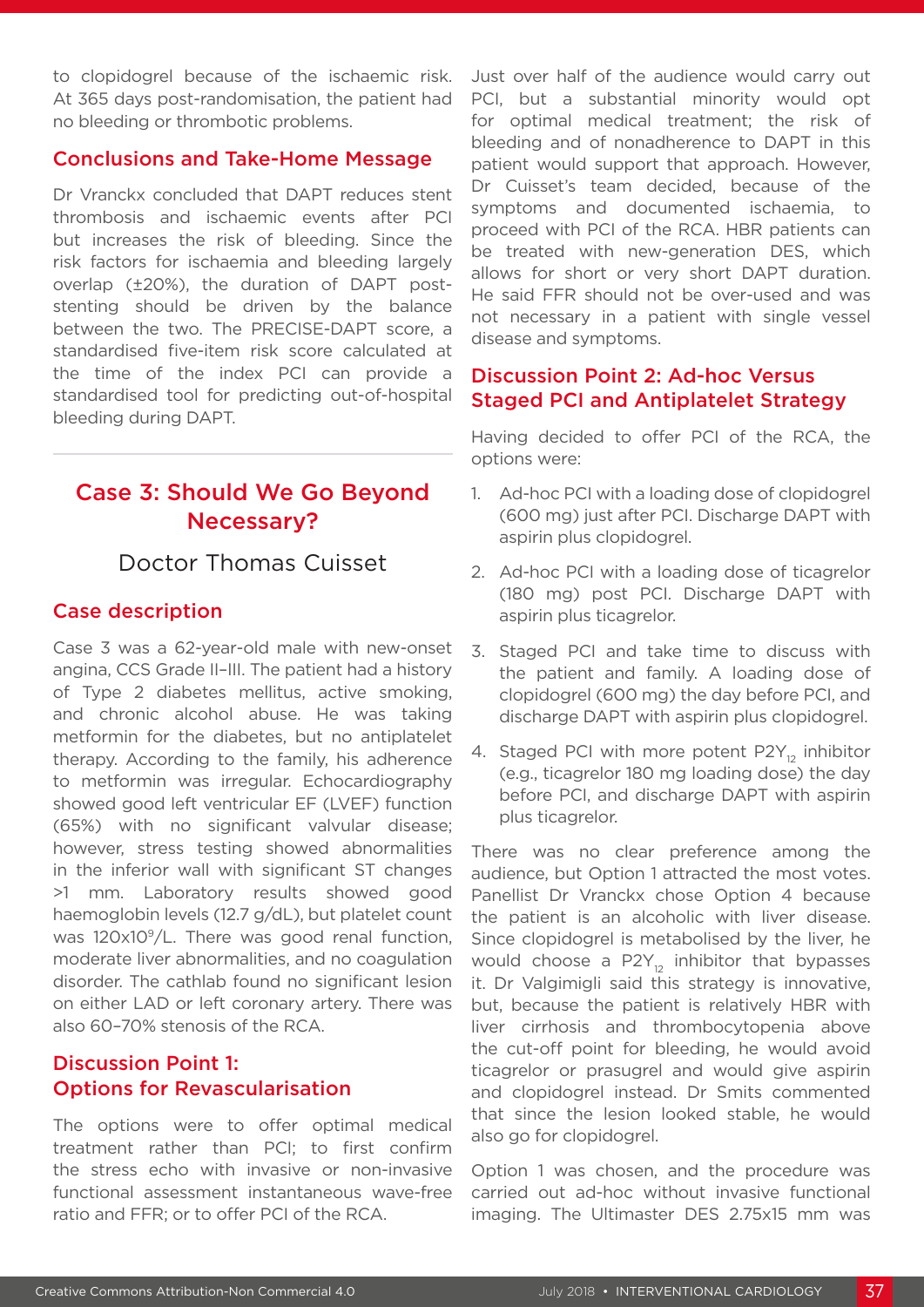implanted with good angiographic result. Ticagrelor was not chosen because of the HBR and because there is little evidence for the new P2Y<sub>12</sub> inhibitors in elective PCI in stable patients. Instead, a loading dose of 600 mg clopidogrel was given post PCI and the patient was discharged with aspirin plus clopidogrel.

### Discussion Point 3: Dual Antiplatelet Therapy Duration at Discharge When Nonadherence is Likely

The options were a priori DAPT duration for 1 month, 3 months, 6 months, or longer. Most of the audience favoured 3 months for this patient at discharge; however, some opted for 1 month, others for 6 months.

On the panel, Dr Colombo said he would choose 3–6 months' DAPT, but his experience suggested the patient would stop all treatment after a week. He would use any new-generation stent, possibly a polymer-free stent or even bare-metal stent (BMS) for this short (<3 mm), single lesion with a low risk of restenosis of 15– 20%. Dr Chevalier disagreed. He would choose a stent with quick coverage, such as Ultimaster DES, and 3 months DAPT, aiming to see the patient at 1 month to convince him to continue treatment. He said there is no role for BMS in any type of lesion now, even though they were used in the past. Dr Valgimigli said the evidence to support this point of view exists and the only study suggesting otherwise is NORSTENT.7 His group is conducting a meta-analysis of data from >30,000 patients, including those in NORSTENT, randomly allocated to thin-strut BMS versus new-generation DES. The results are not yet available, but suggest that BMS should not be used.

Dr Cuisset agreed with the audience's decision to opt a priori for 3 months' DAPT. The MASTER DAPT study is ongoing but there is not yet evidence for a 1-month default strategy. The HBR patient of this case study was not at the same bleeding risk as a patient on anticoagulation, a very elderly patient, or someone with prior or active bleeding. Additionally, 6 months of DAPT was too long because of the clear risk of both bleeding and nonadherence.

Furthermore, the patient had mild thrombocytopenia (100-150x10 $^9$ /L), and a paper by McCarthy et al.<sup>8</sup> indicated that bleeding prevention in HBR patients, such as the one under discussion, should be done with PPI. Glycoprotein IIb and IIIa inhibitors should be avoided, low-dose aspirin should be given, and DAPT duration after new-generation DES should be shortened to 1–3 months. Also, a transradial approach with a new generation DES should be used. In light of this, Dr Cuisset's group used Ultimaster with 3 months' DAPT, as the strategy decided at discharge.

The patient and his family were educated on adherence and the patient's general practitioner was involved. A fixed-dose combination of aspirin and clopidogrel reduced the number of pills taken. Unfortunately, 6 weeks after PCI, the patient arrived in the emergency department, drunk, with trauma, minor bleeding, and a BARC2 bleeding complication. He described a skin haematoma since hospital discharge, which indicated that he had adhered to the DAPT.

#### Discussion Point 4: Dual Antiplatelet Therapy Strategy After a BARC2 Bleed

Options at this stage were to continue with the original 3-month DAPT strategy, stop aspirin and/ or clopidogrel, or both. Alternatively, platelet testing could be used to aid the decision.

Some of the audience said they would continue with DAPT, and a similar number would stop aspirin alone; a few would stop the clopidogrel, and no one would stop both. A handful would like to use platelet function testing to test adherence.

Dr Cuisset said the patient's HBR, coupled with BARC1 and 2 level bleeding, which would further increase risk of nonadherence, led them not to continue their original strategy. Stopping either aspirin or clopidogrel without platelet function test could be a good compromise. Stopping both would leave the patient at risk of stenosis. The team therefore stopped clopidogrel, continuing aspirin as SAPT.

#### Conclusions and Take-Home Message

New-generation DES with short duration DAPT allowed for easier management of a challenging patient and many others with HBR. DAPT duration should be tailored according to the individual patient, the stent used, and the complexity of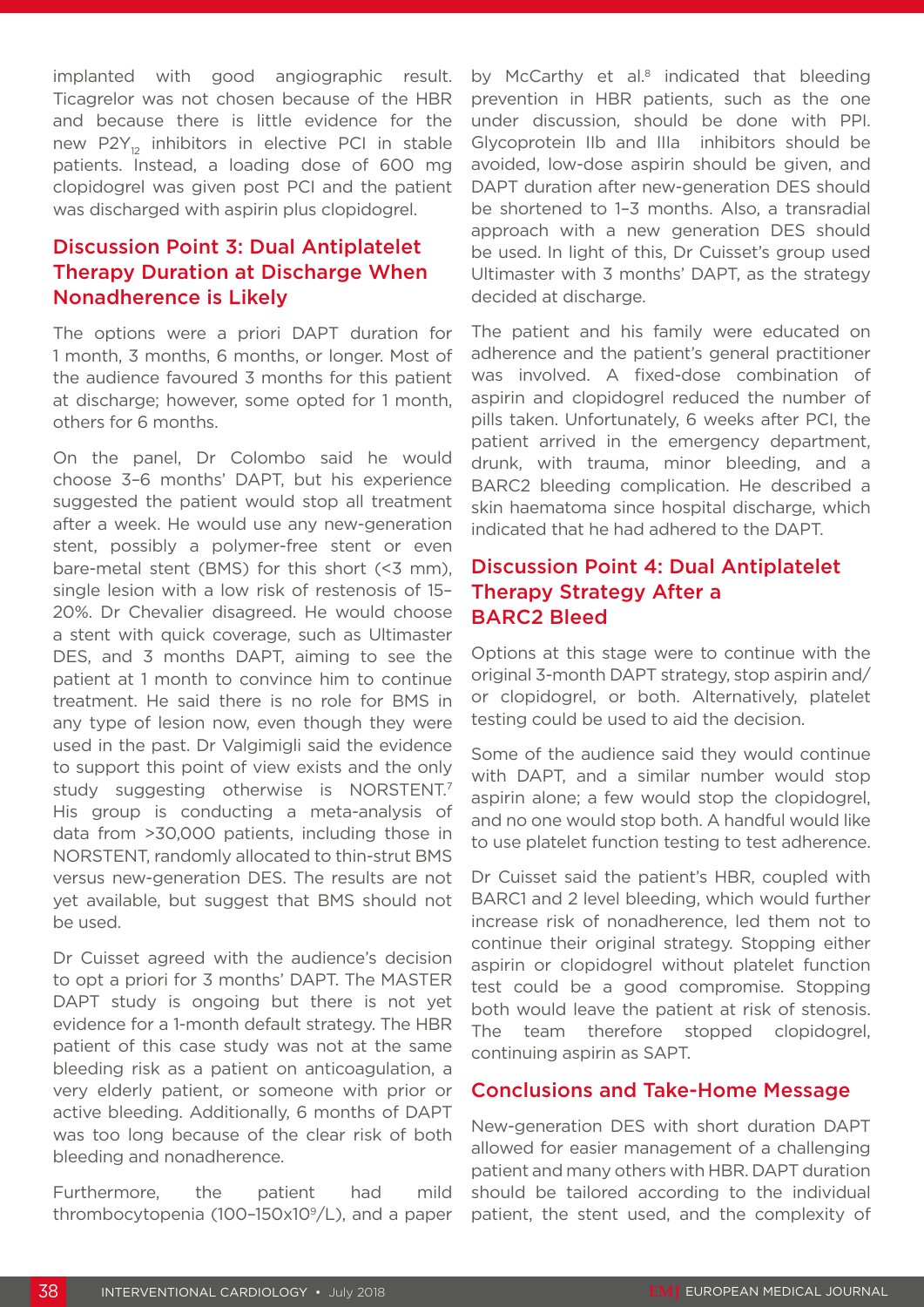the PCI. The DAPT strategy chosen immediately post PCI is a dynamic decision which should be adjusted according to the outcomes including the patient's drug tolerance.

## Case 4: When the Number of Stents and Months of Dual Antiplatelet Therapy Should Not Match

### Doctor Antonio Colombo

#### Introduction

Dr Colombo first stated that the long-term success of PCI depends on optimum antiplatelet therapy, a well-implanted stent, and good distal flow. The three variables need to be optimised; it is not recommended to compensate for a weakness in one by increasing the strength of another. In 1998, the first registry study to look at BMS implantation with single agent aspirin, found only two stent thromboses in the first week after stenting.<sup>9</sup> Aspirin alone would not now be considered in PCI, but the study shows the value of optimal implantation technique. More recently, meta-analyses of intravascular ultrasound (IVUS) versus angiography have shown that stent thrombosis is significantly reduced where IVUS is used rather than angiography.<sup>10,11</sup> Even so, IVUS is not used routinely.

### Case Description

Case 4 was a 73-year-old male with a large thoracoabdominal aortic aneurysm (57 mm diameter), who had been referred by vascular surgeons. He had no prior history of bleeding, standard risk factors for CAD (hypertension, dyslipidaemia, ex-smoker), nothing remarkable in laboratory data (haemoglobin: 14.7 g/dL; creatinine: 1.13 mg/dL; estimated glomerular filtration rate:  $49.1 \text{ mL/min} / 1.73 \text{m}^2$ ), reasonable EF (54%), and no significant valvular disease. The planned surgical operation was replacement of the aneurysm with a synthetic graft within a few weeks or months.

Angiography showed a stenotic lesion on the RCA (75%) that was not critical and could have been negative on FFR. There was a significant stenotic lesion (90%) on the mid LCX and total occlusion of the LAD.

### Discussion Point 1: The Role of Preoperative Coronary Angiography

Preoperative coronary angiography was carried out in this case, which led to complex decisionmaking. One member of the audience said there is no evidence for patients undergoing noncardiac surgery to have routine coronary angiography in the absence of symptoms; only patients with prognostic ischaemia on functional imaging and unstable angina symptoms should have angiography. Patients with aortic aneurysm are routinely treated with endovascular stenting under a spinal or even local anaesthetic, which precludes the need for general anaesthetic and extensive surgery. Once angiography has established that the patient has severe CAD, the situation is difficult; stenting only the straightforward lesions may not eliminate the patient's risk from general anaesthetic.

Co-chair Dr Valgimigli was not in favour of preoperative coronary angiography, but acknowledged that, in his institution, surgery would not go ahead without it. Dr Colombo added that the evidence on angiograms is lacking. He was not uneasy about preoperative angiograms because of the risk of myocardial infarction in patients operated on by vascular surgeons. Dr Cuisset commented that he would consider the angiogram only if a noninvasive test was positive.

#### Discussion Point 2: To Intervene or Not to Intervene

Following the angiography, the team's options ahead of the aortic aneurysm surgery planned in the following weeks or months were to not intervene, to treat the LAD and/or the LCX, and/or the RCA. Most of the audience would intervene, and most would treat the LCX. Dr Cuisset said, once he knew there was triple vessel disease, he would have minimised stenting and called the patient back after vascular surgery to do the second lesion. Dr Chevalier and Dr Colombo both said they would have stented the LCX and nothing else, but this is not what happened. It was decided to opt for LAD CTO recanalisation. After successful wire crossing, ASAHI Gaia Second (ASAHI INTECC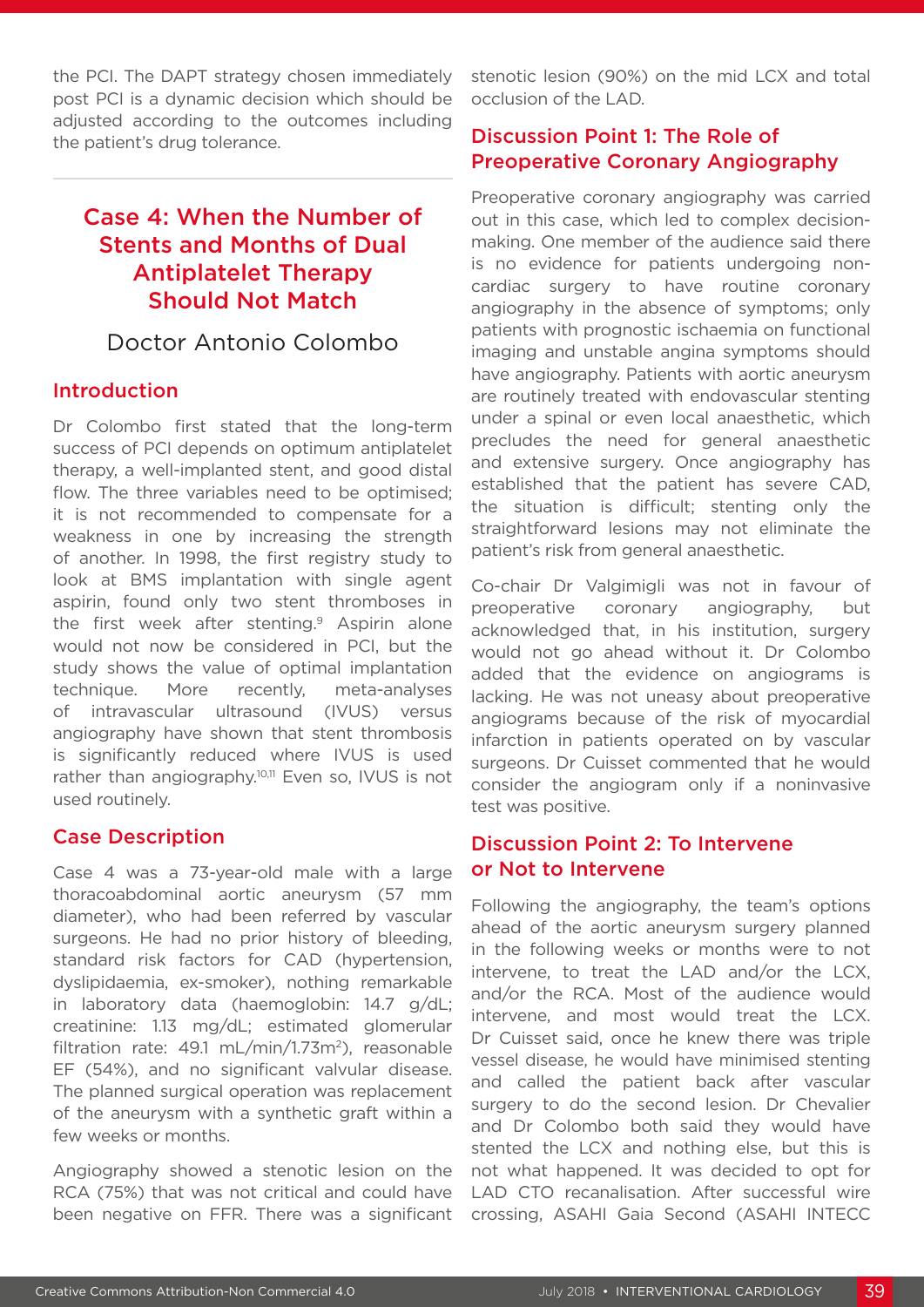CO., LTD, Huddersfield, UK) and predilatation (1.25 mm and 2.5 mm), three stents were put on LAD, and the two-stent technique, guided by IVUS, was used on the LCX bifurcation. No FFR was carried out on the right coronary, but two stents were placed on the RCA. The operator was skilled and it was an excellent result; however, this patient had seven stents before undergoing planned surgery.

#### Discussion Point 3: Dual Antiplatelet Therapy Strategy Ahead of Vascular Surgery

There was little debate that DAPT was needed after such extensive stenting. The team's options were to give DAPT for 3 months, 6 months, or 1 year. Some in the audience opted for 3 months, others for 6 months.

Dr Colombo noted that surgery with three vessels open is not a bad idea if the stents are well endothelialised after 3, 4, or 5 months. DAPT was necessary but Dr Colombo said ticagrelor was not needed in this stable patient.

After the staged PCI, aspirin 100 mg and clopidogrel 75 mg were given for 1 month only and then stopped by the vascular team. Cardiac surgery for the thoracoabdominal aortic aneurysm was performed successfully with the patient off DAPT, and afterwards only clopidogrel was restarted. Dr Colombo disagreed with the approach and said that stopping both aspirin and clopidogrel after 1 month is risky. However, 1 week after the operation the patient was discharged without in-hospital thrombotic or bleeding complications.

#### Conclusions and Take-Home Message

For a patient with HBR, shorter duration of DAPT after PCI is appropriate. New-generation DES with more favourable properties for early endothelialisation including thinner struts, higher biocompatibility, or bioresorbable polymers, may allow shorter duration DAPT more safely. Optimal implantation techniques must be used to achieve the best possible results even with the most reliable device.

### Conclusion

Complex decisions on DAPT strategy must be taken in practice. Patients need to be protected from bleeding and ischaemic risks; these risks guide decision-making on DAPT strategy. Risks can be predictable or non-predictable, but even where a high risk of bleeding or ischaemic recurrence is predicted, the treatment paradigm is only changed where there is clear evidence that, by doing so, the risk would be modified. Currently there is insufficient evidence to guide DAPT treatment in challenging scenarios such as in HBR patients. New-generation DES with fast strut coverage might allow short DAPT duration after PCI. An ongoing randomised trial (MASTER DAPT) in HBR patients comparing an abbreviated versus a prolonged DAPT duration after implantation of a new-generation DES, will provide further evidence to help address this challenging clinical question.<sup>6</sup>

#### References

- 1. Chevalier B et al. Serial assessment of strut coverage of biodegradable polymer drug-eluting stent at 1, 2, and 3 months after stent implantation by optical freqeuency domain imaging The DISCOVERY 1TO3 study (evaluation with OFDI of strut coverage of Terumo new drug eluting stent with biodegradable polymer at 1, 2, and 3 months). Circ Cardiovasc Interv. 2017;10(12):e004801.
- 2. Valgimigli M et al. 2017 ESC focussed update on DAPT in Coronary Artery Disease, developed in collaboration with EACTS. Eur J Cardiothorac Surg. 2017;53(1):34-78. 3. Sawaya FJ et al.

Contemporary approach to coronary bifurcation lesion treatment. JACC Cardiovasc Interv. 2016;9(18):1861-78.

- 3. Sawaya FJ et al. Contemporary approach to coronary bifurcation lesion treatment. JACC Cardiovasc Interv. 2016;9(18):1861-78.
- 4. Vranckx P et al. Validation of BARC bleeding criteria in patients with acute coronary syndromes: The TRACER trial. J Ann Coll Cardiol. 2016;67(18):2135-44.
- 5. PRECISEDAPT. Available at: www. precisedaptscore.com. Last accessed:

25 June 2018.

- 6. ECRI. Management of high bleeding risk patients post bioresorbable polymer coated stent implantation with an abbreviated versus prolonged dapt regimen (MASTER DAPT). NCT03023020. https://clinicaltrials. gov/ct2/show/NCT03023020.
- 7. Bønaa KH et al. Drug-eluting or baremetal stents for cornonary artery disease. N Engl J Med. 2016;375: 1242-52.
- 8. McCarthy CP et al. The management of antiplatelet therapy in acute